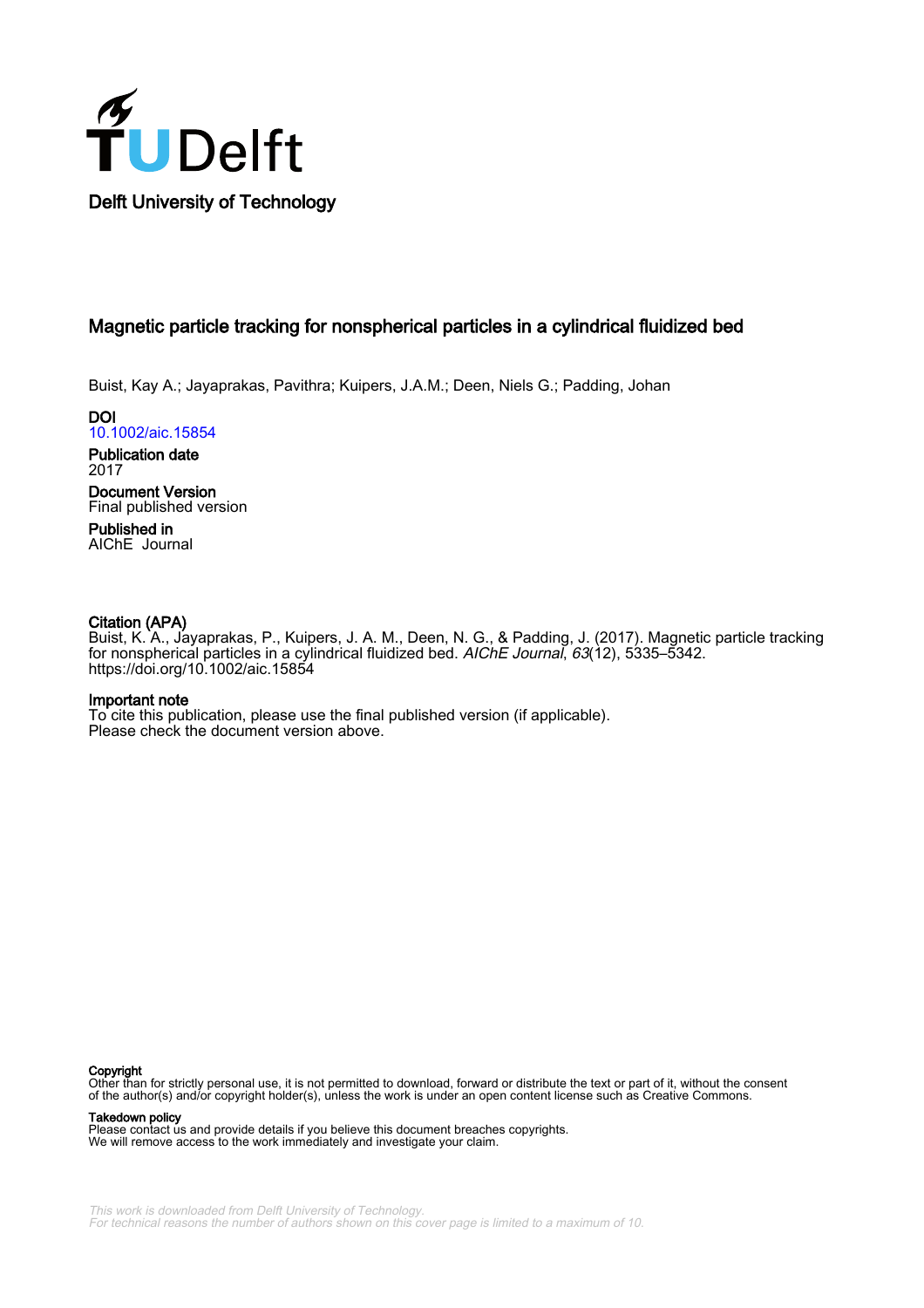# Magnetic Particle Tracking for Nonspherical Particles in a Cylindrical Fluidized Bed

Kay A. Buist  $\bullet$ , Pavithra Jayaprakash, and J.A.M. Kuipers

Dept. of Chemical Engineering & Chemistry, Multiphase Reactors group, Eindhoven University of Technology, 5600 MB Eindhoven, The Netherlands

## Niels G. Deen  $\mathbf{\mathbb{D}}$

Dept. of Mechanical Engineering, Multiphase & Reactive Flows group, Eindhoven University of Technology, 5600 MB Eindhoven, The Netherlands

## Johan T. Padding

Process & Energy Dept., Intensified Reaction and Separation Systems group, Delft University of Technology, 2628 CB Delft, The Netherlands

#### DOI 10.1002/aic.15854

Published online July 18, 2017 in Wiley Online Library (wileyonlinelibrary.com)

In granular flow operations, often particles are nonspherical. This has inspired a vast amount of research in understanding the behavior of these particles. Various models are being developed to study the hydrodynamics involving nonspherical particles. Experiments however are often limited to obtain data on the translational motion only. This paper focusses on the unique capability of Magnetic Particle Tracking to track the orientation of a marker in a full 3-D cylindrical fluidized bed. Stainless steel particles with the same volume and different aspect ratios are fluidized at a range of superficial gas velocities. Spherical and rod-like particles show distinctly different fluidization behavior. Also, the distribution of angles for rod-like particles changes with position in the fluidized bed as well as with the superficial velocity. Magnetic Particle Tracking shows its unique capability to study both spatial distribution and orientation of the particles allowing more in-depth validation of Discrete Particle Models. © 2017 The Authors AIChE Journal published by Wiley Periodicals, Inc. on behalf of American Institute of Chemical Engineers AIChE J, 63: 5335–5342, 2017 Keywords: noninvasive experimental techniques, granular flow, nonspherical particles, rotation, translation

#### Introduction

The various applications of fluidized beds in chemical and process industries have resulted in a vast amount of research and literature to understand the complex hydrodynamics. Because of the sheer size of industrial fluidized beds, research has long been restricted to small lab scale experimental studies. These experiments<sup>1</sup> often are restricted to pseudo 2-D systems for visual access,  $2,3$  or the use of probes that disturb local flow phenomena or expensive 3-D particle tracking<sup>4,5</sup> or tomographic techniques.<sup>6</sup>

Since the 1990's however the use of computer simulations have extended the capabilities of research beyond the lab scale. The Discrete Particle Model (DPM) has gained a lot of interest due to its capability to represent the key features of particulate flows more accurately. As such, the amount of research has grown explosively, as exemplified by the review

articles of Zhu et al.<sup>7</sup> and Deen et al.<sup>8</sup> So far most of the research focused on spherical particles, for which the interaction forces, that is, drag and contact forces, are relatively well defined.

As roughly a decade the focus has slowly shifted to study nonspherical particles. Especially, the number of papers on Discrete Element Modeling (DEM) has grown exponentially.<sup>9</sup> The collision detection for particles of arbitrary shape and size poses a big challenge. To avoid increasing complexity even further, most of the research has focused on granular flow only, without gas or liquid interactions. When introducing a fluid, particle-fluid interactions such as drag<sup>10</sup> and the different lift forces have to be incorporated, $11$  all of which strongly depend on the relative orientation, local packing structure and mutual alignment.

Experimental validation of these models is important to enhance our understanding of the key parameters for the developed models. The number of techniques that are capable of measuring rotation or orientation of particles however is limited. A multipositron emission particle tracking (multi-PEPT) method was used to study the rotation of 12 mm cube particles.<sup>12</sup> Zhang et al.<sup>13,14</sup> have used a combination of Infrared imaging and a microwave heater to study a single cylindrical tracer in a fluidized bed. particle tracking velocimetry

Correspondence concerning this article should be addressed to K. A. Buist at K.A.Buist@tue.nl.

This is an open access article under the terms of the [Creative Commons Attribu](http://creativecommons.org/licenses/by-nc/4.0/)[tion-NonCommercial](http://creativecommons.org/licenses/by-nc/4.0/) License, which permits use, distribution and reproduction in any medium, provided the original work is properly cited and is not used for commercial purposes.

 $© 2017$  The Authors AIChE Journal published by Wiley Periodicals, Inc. on behalf of American Institute of Chemical Engineers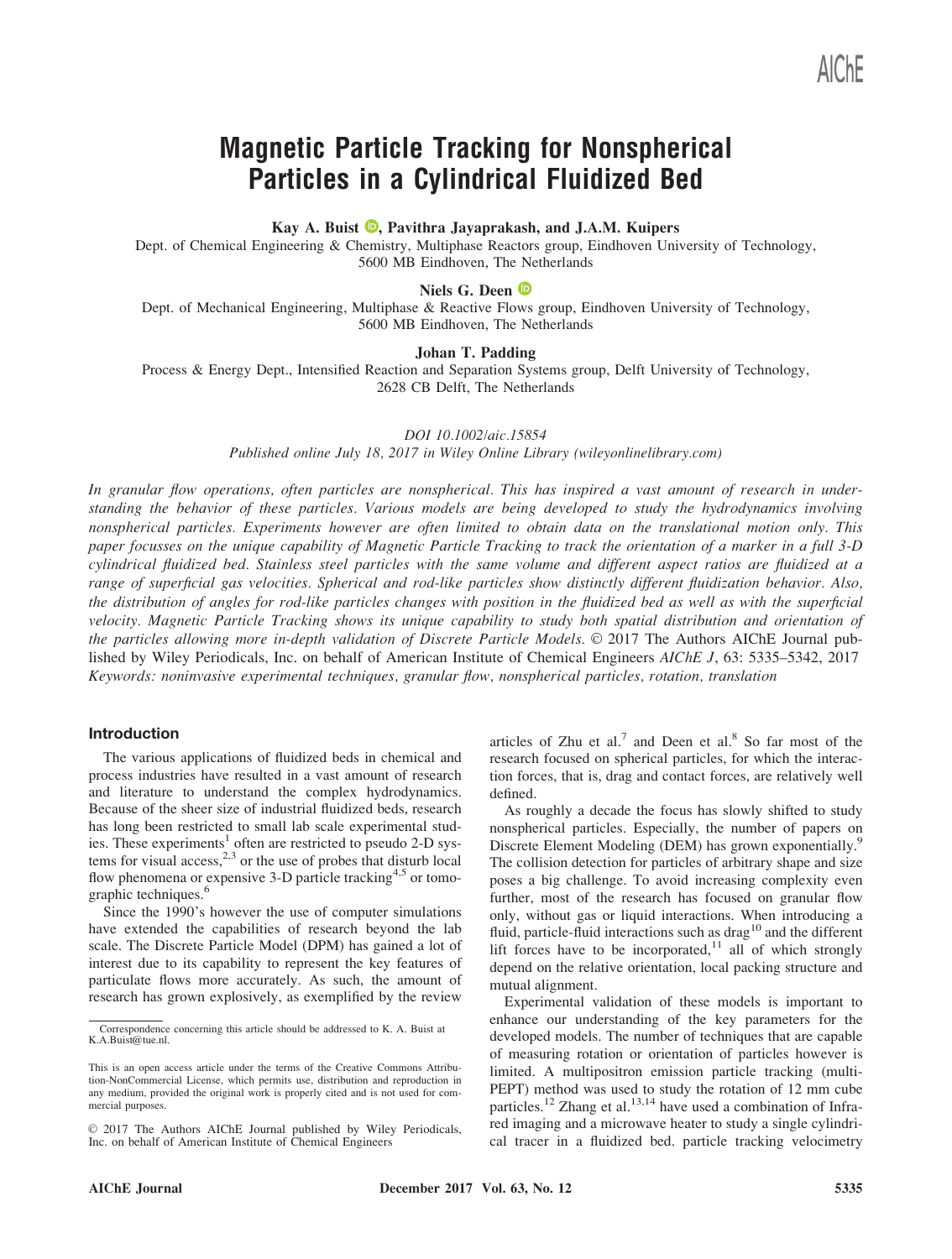(PTV) is quite often used to study the rotation and orientation of particles.<sup>15–17</sup> Vollmari et al.<sup>18,19</sup> reported a quite elaborate study on nonspherical particles, studying the pressure drop and orientation of different shapes of particles.

Recently, a novel magnetic particle tracking (MPT) technique was developed as a safer and less expensive particle tracking technique. MPT uses a single tracer particle that has a dipole, which allows for detection of the particle position and orientation. It has already been used to study granular flow in a rotating drum, $20$  a fluid dynamically downscaled fluidized bed,<sup>21</sup> spouted beds<sup>22</sup> and fluidized beds.<sup>23,24</sup> In Buist et al.,<sup>25</sup> we have already shown and compared the rotation behavior of spheres in a pseudo 2-D fluidized bed, using MPT and DPM. In this study, we will show the strength of the MPT to study orientation and rotation of nonspherical particles in a cylindrical fluidized bed.

The outline of this work is as follows; first the Magnetic Particle Tracking technique is shortly introduced. Subsequently, the setup and particles are discussed. Finally results on the translation, rotation, and orientation of the different types of particles in a gas fluidized bed are discussed.

## Magnetic particle tracking

Magnetic Particle Tracking is a technique that tracks the magnetic field of a single magnetic tracer. The magnetic field strength is measured with the use of Anisotropic Magnetic Resonance (AMR) sensors. The technique and its performance has been thoroughly discussed in our previous work; Buist et al.24,25 By positioning multiple AMR sensors around the domain of interest the magnetic field of the marker can be reconstructed, which is given by

$$
\bar{H}(\bar{e}_p, \bar{r}_{ps}) = \frac{1}{4\pi} \left( -\frac{\mu_m \bar{e}_p}{|\bar{r}_{ps}|^3} + \frac{3\mu_m (\bar{e}_p \cdot \bar{r}_{ps}) \bar{r}_{ps}}{|\bar{r}_{ps}|^5} \right) \tag{1}
$$

 $\bar{r}_{ps} = \bar{r}_p - \bar{r}_s$  is the vector between the particle and sensor position,  $\mu_m$  the magnetic moment of the marker,  $\bar{e}_p$  the orientation unit vector of the magnet, which may be characterized through its spherical coordinate system with angles  $\phi$  and  $\theta$ . Figure 1 gives a schematic representation of this technique. The theoretical magnetic field strength at the sensor position and orientation is given by multiplication of Eq. 1 with the orientation vector of the sensor

$$
S_t = \bar{H} \cdot \bar{e}_s \tag{2}
$$

Minimization of the difference of the theoretical field strength with the sensor data  $(S_m)$  gives the most probable position and orientation. This is done by minimization of the average probability function over all N sensors

$$
P = \frac{\sum_{i=1}^{N} erf\left(\frac{S_{t,i} - S_{m,i}}{\sigma_i}\right)}{N}
$$
(3)

Sequential Quadratic Programming is used to solve the associated minimization problem, which allows for enforcement of constraints on the solution for the marker position





The magnetic field measured by the sensors is determined by the relative distance between the tracer and the sensors. As well as the orientations of both the sensor and the particle. [Color figure can be viewed at [wileyonlinelibrary.com\]](http://wileyonlinelibrary.com)

$$
\sqrt{x^2 + y^2} \le 0.13
$$
  
-0.3 \le z \le 0.3 (4)

where the value 0.13 corresponds to the inner radius of the sensor array. The orientation is determined by the unit vector, with the following constraints, given in the SQP method

$$
|\bar{e}_p|=1
$$
  
\n
$$
-1 \le e_x \le 1
$$
  
\n
$$
-1 \le e_y \le 1
$$
  
\n
$$
-1 \le e_z \le 1
$$
  
\n(5)

#### Setup

The particles that have been used in this work all have the same volume and density and are equivalent to 3 mm diameter spheres. Rods with three different aspect ratios have been used, of which the longest two were made by cutting stainless steel 316 welding rods to the desired length. All particles were treated in a tumbler to grind off the sharp edges resulting from the cuts. The smallest aspect ratio rods were manufactured by machine turning 303 stainless steel. The spheres are grinding balls made of stainless steel 304. Because the spheres and smallest aspect ratio rods can be magnetizeable, they were

|  |  | <b>Table 1. Particle Properties</b> |  |  |
|--|--|-------------------------------------|--|--|
|--|--|-------------------------------------|--|--|

| Name        | Dimensions [mm]                      | SAE Grade | L/D  | Sphericity | $u_{\rm mf}$ [m/s] |
|-------------|--------------------------------------|-----------|------|------------|--------------------|
| Sphere      | $3.00 \pm 0.01$                      | 304       |      | 0.00       | 2.80               |
| Small rods  | $2.00 \pm 0.02 \times 4.50 \pm 0.02$ | 303       | 2.25 | 0.82       | 2.47               |
| Medium rods | $1.60 \pm 0.02 \times 7.0 \pm 0.5$   | 316       | 4.38 | 0.72       | 2.36               |
| Long rods   | $1.20 \pm 0.02 \times 12 \pm 0.5$    | 316       |      | 0.58       | 2.55               |

5336 DOI 10.1002/aic Published on behalf of the AIChE December 2017 Vol. 63, No. 12 AIChE Journal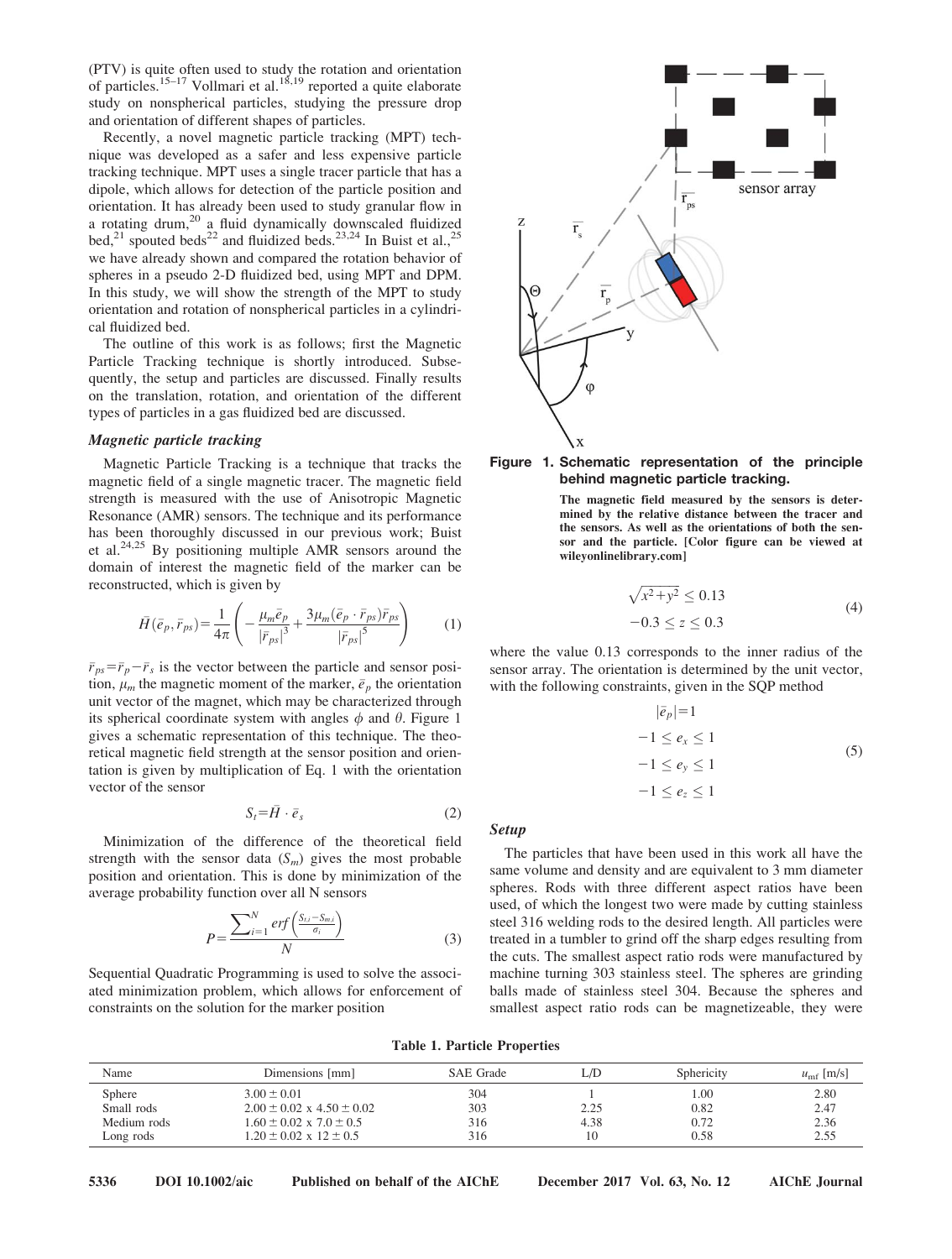

Figure 2. Snapshot of the spheres and long rods, after annealing.

annealed to remove any remaining magnetic properties. The properties of the particles are given in Table 1. Calculation of the minimum fluidization velocity has been performed by determining the pressure drop over the bed as a function of the superficial gas velocity. It must be noted that even though a minimum fluidization velocity for the long rods has been specified, this is actually the onset of channel formation. Figure 2 shows a picture of the spheres and the long aspect ratio rods after annealing. The magnets used in the MPT have the



Figure 3. Overview of the 3-D fluidized setup including the sensor array and Helmholtz coil. [Color figure can be viewed at [wileyonlinelibrary.com](http://wileyonlinelibrary.com)]

|  |  |  | <b>FORD THEM CALL DE VIEWED AT MILEVOLUMENT AT V.COM</b> |  |
|--|--|--|----------------------------------------------------------|--|
|  |  |  |                                                          |  |

|  |  |  | Table 2. Properties of the 3-D–Fluidized Bed[TQ2] |  |
|--|--|--|---------------------------------------------------|--|
|--|--|--|---------------------------------------------------|--|

| Internal Diameter        | $174$ mm                         |
|--------------------------|----------------------------------|
| Height                   | 1 <sub>m</sub>                   |
| Scaffold                 | Aluminium                        |
| Tube                     | Perspex                          |
| Distributor plate        |                                  |
| Material                 | <b>Brass</b>                     |
| <b>Thickness</b>         | $3 \text{ mm}$                   |
| Pore size                | $0.9$ mm                         |
| Open area                | 20%                              |
| Mass flow controller     |                                  |
| Type                     | <b>Bronckhorst</b>               |
| Max flow rate            | $500 \; \mathrm{m}^3/\mathrm{h}$ |
| Max superficial velocity | $5.8 \text{ m/s}$                |





Figure 4. Azimuthal profile of the occupancy in the cylindrical fluidized bed at 2.5 m/s above  $u_{\text{mf}}$ , for the intermediate rods.

[Color figure can be viewed at [wileyonlinelibrary.com\]](http://wileyonlinelibrary.com)

 $U_{ex}$  2.5 m/s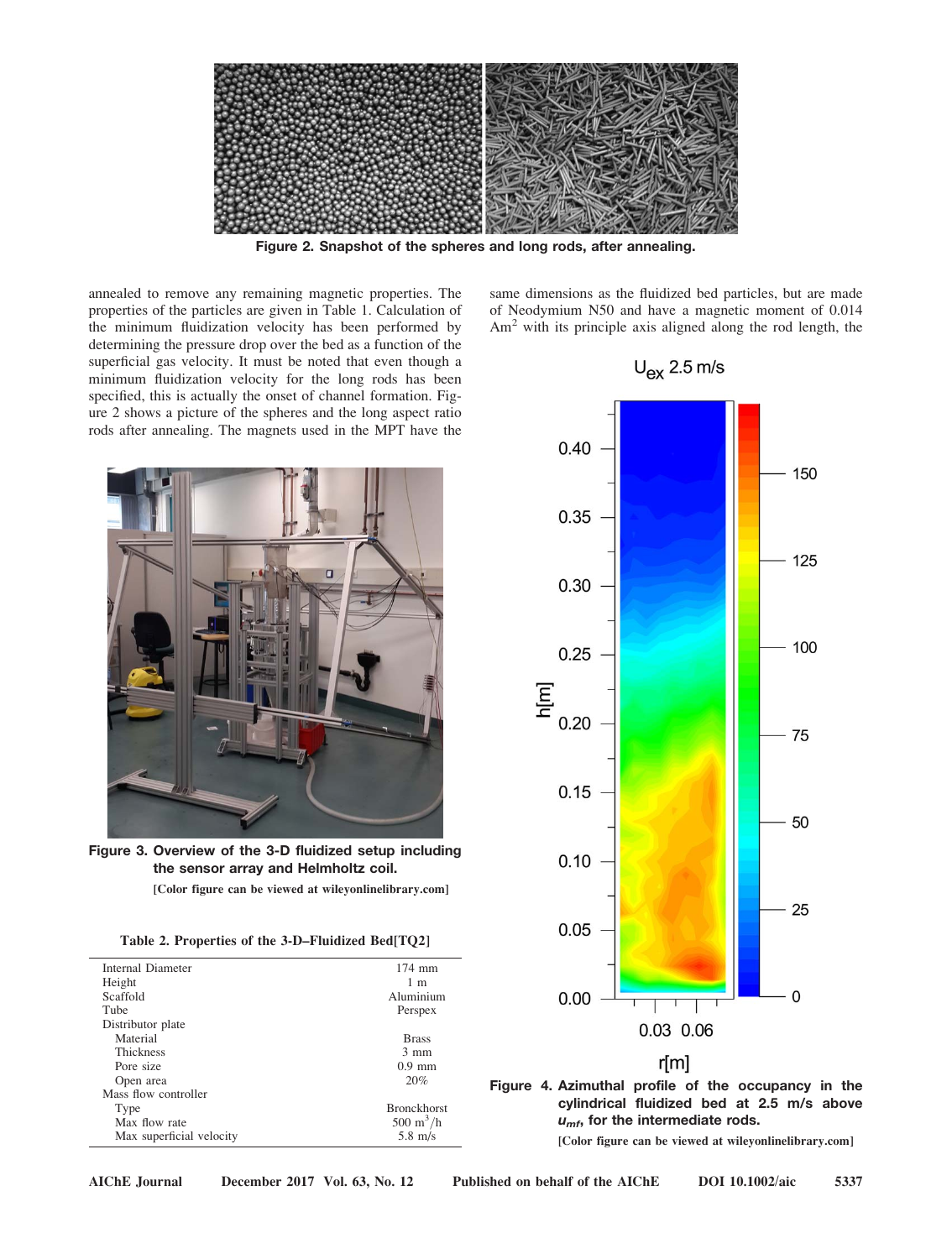



Arrows indicate main direction of flow. [Color figure can be viewed at [wileyonlinelibrary.com\]](http://wileyonlinelibrary.com)

density is roughly 7400 kg/m<sup>3</sup> vs. 8000 kg/m<sup>3</sup> for the stainless-steel bed material. With this small density difference the magnet is assumed to move with the main flow of the bulk material.

The cylindrical fluidized bed is shown in Figure 3 and the main properties are given in Table 2. The cylindrical fluidized bed consists of a 174 mm internal diameter Perspex tube. The distributor plate is a drilled brass plate with an open structure of 20%. The distributor is made of aluminium. All parts are selected to be nonmagnetizeable. The sensor array is a MagTrack system by Matesy with 72 sensors operating at a sampling frequency of 1000 Hz, the particle position and orientation is sampled at 50 Hz. The entire setup is placed inside a Helmholtz coil which is tuned to generate a magnetic field that exactly counteracts the earth's magnetic field.

## **Results**

For the results of the MPT measurements the spheres and the small and intermediate rods are used. Long aspect ratio rods would not fluidize. Instead, only formation of channels was found, caused by interlocking of the long rods. Five different settings for the gas velocity were chosen with increments of 0.5 m/s above  $u_{\text{mf}}$ . An initial bed packing with an aspect ratio H/D of 0.75 is used, corresponding to a bed height of roughly 0.13 m. Each experiment is run for 3 h.

Subsequently, we will focus on azimuthally averaged profiles, meaning that we will investigate properties as a function of the radial and vertical position. The occupancy in a grid cell located at a radial position r labeled by i and vertical position h labeled by j is calculated from

$$
O(i,j) = \frac{N_{\text{grideells}}}{N_{\text{meas}}} \sum_{p=1}^{N_{\text{meas}}} \delta_p \left| \frac{\delta=1}{\delta=0} \right| \frac{p \in (i,j)}{p \notin (i,j)} \right|
$$

and then corrected for the volume of the cell, because the volume of the cell scales with the radial position. The grid size is 1 cm in the radius by 1 cm in height, there are 36 grids along the azimuth. all cells with less than 20 samples have been set to 0. Figure 4 shows the cumulative occupancy along the azimuth for the intermediate rods at the highest gas flow rate. A more or less even distribution of particles is found along the radius of the bed, extending to roughly 20 cm above the distributor plate and gradually decaying toward the freeboard. A similar profile was obtained for the spheres and thus not shown here. The bed expansion is roughly a factor 1.5 for the rods and 1.25 for the spheres.

#### Linear velocity distribution

Figures 5 and 6 show the profiles of the vertical velocity for the two types of particles at 1 and 2.5 m/s above  $u_{\text{mf}}$ . It is remarkable to note that the circulation patterns for the rods in Figure 6 are inverted. At 1 m/s above  $u_{\text{mf}}$  the rods move upward near the wall and downward near the centre of the fluidized bed, while at 2.5 m/s above  $u_{\text{mf}}$  the rods move upward near the centre of the bed and downward near the wall. At 2.5 m/s above  $u_{\text{mf}}$  a double circulation pattern is obtained. This inversed flow profile was also discussed in the work of



Figure 6. Azimuthally averaged vertical velocity (m/s) profiles for the intermediate rods in a cylindrical fluidized bed at 1 and 2.5 m/s above  $u_{m}$ , respectively.

Arrows indicate main direction of flow. [Color figure can be viewed at [wileyonlinelibrary.com\]](http://wileyonlinelibrary.com)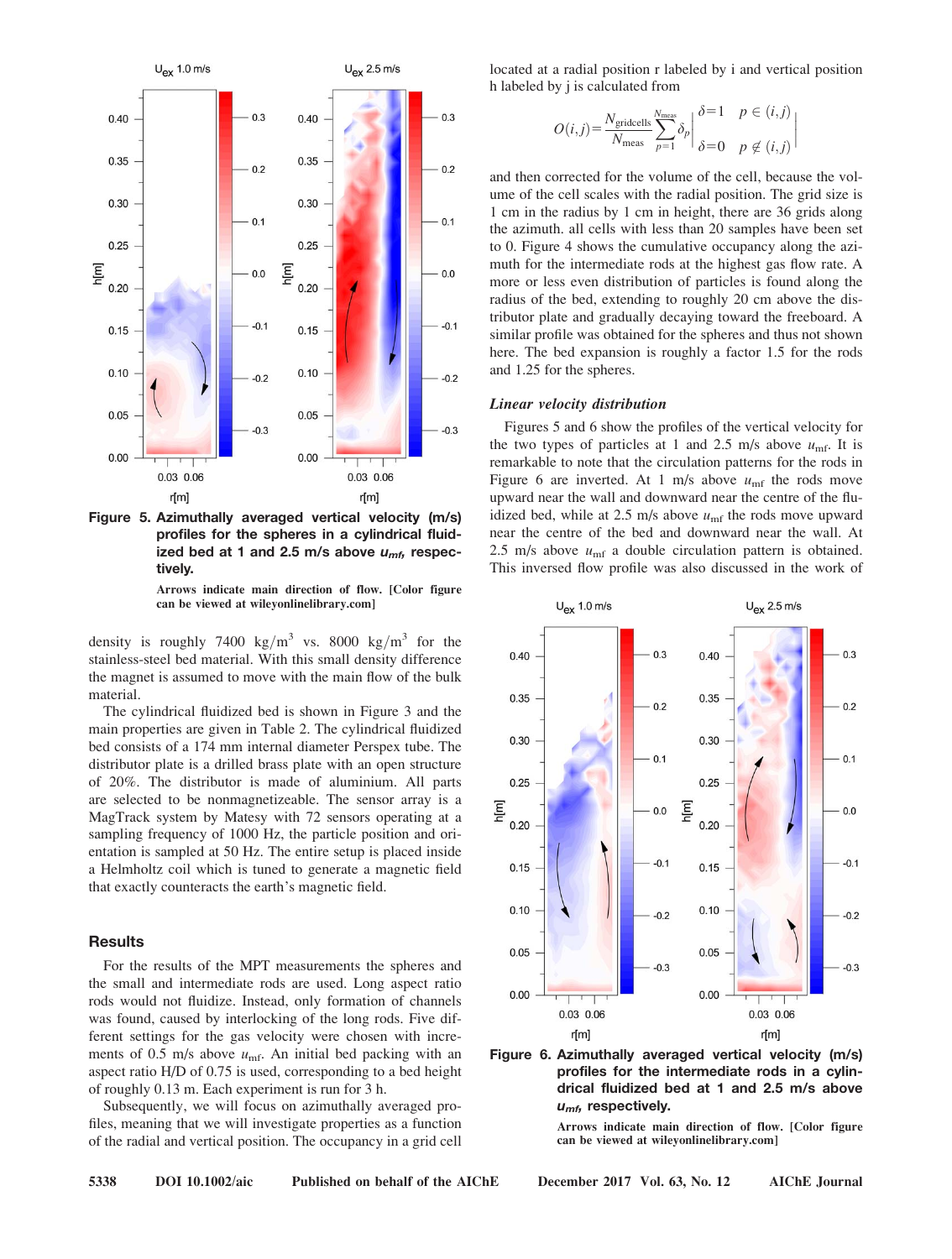

Figure 7. Height-averaged vertical velocity component along the radial positions, at different excess gas velocity for the spheres and the intermediate rods.

[Color figure can be viewed at [wileyonlinelibrary.com](http://wileyonlinelibrary.com)]

Kunii and Levenspiel.<sup>26</sup> For shallow beds and at low excess gas velocity down flow of solids in the centre was found, which disappeared at higher superficial gas flow rates. The double circulation pattern for spherical particles was also found in Two-Fluid simulations of Verma et al. $27$  and experiments of Laverman et al.<sup>4</sup>

The spheres in Figure 5 show an upward velocity near the centre and a downward velocity near the wall for both 1.0 and 2.5 m/s above  $u_{\text{mf}}$ . The absolute velocities for the circulation patterns are higher and the double circulation pattern at 2.5 m/s is less pronounced, but in agreement with the work of Laverman et al.<sup>4</sup>

Figure 7 shows the height averaged vertical velocity component, where an occupancy weighted average was evaluated. The averaged velocity profiles of the rods are very close to zero. At low velocities above  $u_{\text{mf}}$  an inverted profile is seen with upward flow near the wall and downward flow near the





[Color figure can be viewed at [wileyonlinelibrary.com\]](http://wileyonlinelibrary.com)





[Color figure can be viewed at [wileyonlinelibrary.com\]](http://wileyonlinelibrary.com)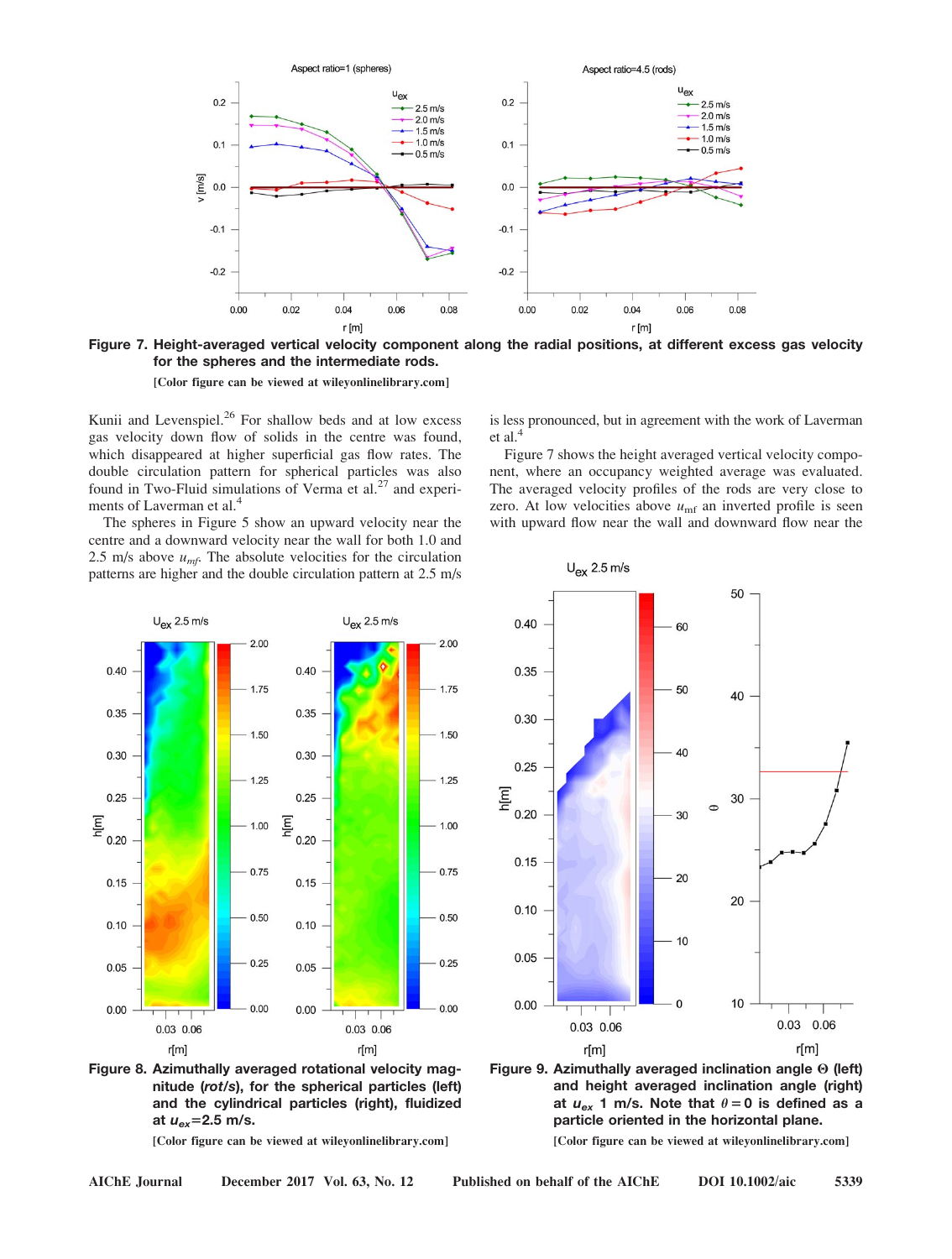



centre. At higher velocities, a transition to the "normal" circulation pattern is found. However, because of a strong double circulation pattern the absolute magnitude of the averaged velocities is small. For spheres a strong pattern is only seen for 1.5 m/s above  $u_{\text{mf}}$  and higher. This is possibly related to the transition from a "normal" to an inverted flow profile.

#### Rotational velocity distribution

Figure 8 shows the azimuthally averaged distribution of the magnitude of the rotational velocity for the spherical and cylindrical particles fluidized at 2.5 m/s excess gas velocity. Here, we have probed the angular velocity magnitude for rotations around two axes perpendicular to the magnetic dipole orientation  $\bar{e}_p$ , that is, we ignored the spin around  $\bar{e}_p$ . The overall magnitude of this rotational velocity is in the range of 1 to 2 rot/s which is somewhat lower than observed in a pseudo 2-D setup as in our previous work, $25$  this is related to the large contributions of the wall on the rotational velocity. This is confirmed by the slightly higher rotational velocity near the bottom and the walls for both spherical and cylindrical particles. It is however remarkable to see that the spheres tend to rotate faster in the bulk than in the freeboard, that is, rotation is governed by particle–particle or particle-wall interactions. Conversely, the cylinders tend to rotate more in the freeboard region and have a distinctly lower averaged rotational velocity in the bulk, that is, the rotation of cylinders in the bulk seems hampered by the particle–particle interactions through either interlocking of the mass or mutual alignment of the particles.

### Angular distribution

The distribution of the orientation angles of the spheres is very similar to the ideal randomly profile for a sphere and is therefore not shown here. The distribution for the rods is far more interesting however. The polar angle  $\theta$  ranges from 0 to 180, as shown in Figure 1, with 0 and 180 being upright and 90 being flat. Because the angles take into account the direction of the two poles, and the system feels no effect of the earth's magnetic field, the profiles should be symmetric along 90°. To emphasize this symmetry, we consider the inclination angle  $\Theta$ , defined as  $90-\theta$ , and take its absolute value in the evaluation of averages. Figure 9 shows the averaged absolute inclination angle at different locations in the bed at an excess velocity of 1 m/s. Near the bottom, particles have an averaged angle closer to 0 indicating a horizontal position, that is, aligned with the bottom. Near the walls, the averaged angle is larger than  $32.6^{\circ}$  indicating a preference for a vertical alignment, and thus an alignment with the wall. In the centre of the bed, the averaged angle is somewhere in between but also smaller than  $32.6^{\circ}$ , so a slight preference for a horizontal alignment is seen. Where the orientation is averaged along the height the preferred alignment with the wall and the preferred angle of the bulk and bottom is shown even more clearly. The red line at  $32.6^{\circ}$  indicates the expected averaged angle for a random orientation distribution (behavior of spheres).

The histogram of the inclination angles (before taking the absolute value) for the different excess gas velocities is given in Figure 10 and shows another interesting phenomenon. At low excess gas velocities, the rods show a preference to lie flat while at higher gas velocities the rods show a preference for an upright position. It might be that at lower gas velocities a larger part of the bed is mostly at rest or gently fluidizing with most of the rods lying flat. At higher velocities, the bed behaves more chaotic and the particles want to align with the wall and/or with the direction of the flow.

## **Conclusions**

Magnetic Particle Tracking is a very powerful technique to study both particle translation and rotation in a full 3-D cylindrical fluidized bed. With this technique new reference data has been generated for validation of CFD-DEM models.<sup>28</sup> It is expected that the effects of drag,<sup>10</sup> hydrodynamic torque<sup>11</sup> and particle–particle and particle-wall interactions will largely effect the appropriateness of these models,<sup>25</sup> which can now be validated with this technique. The fluidization and orientational behavior of spheres and rods equal in volume but with a respective aspect ratio of 1 and 4.5 were studied. The particles show a tendency to evenly distribute in the fluidized bed with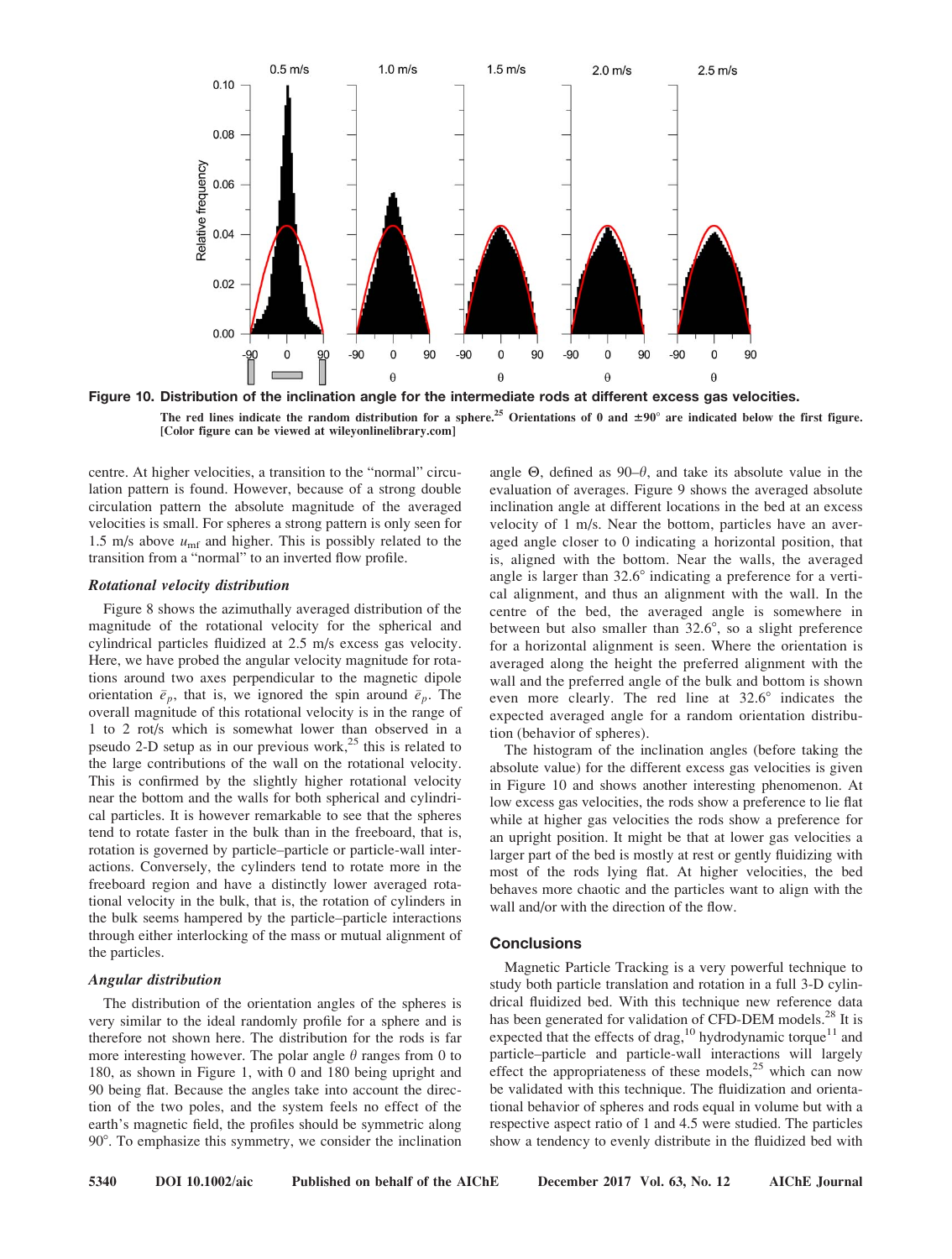an inverted circulation pattern at low excess gas velocities and a regular circulation pattern at higher velocities. The transition between the normal and inverted circulation pattern seems to occur later for rod-like particles.

The rotational velocity of the particles is in the order of 1–2 rotations per second, which is slightly lower than the behavior in the pseudo 2-D system. The spheres tend to rotate more pronounced in the dense zone, governed by the particle–particle interactions, while the cylinders rotate mostly in the freeboard, unhindered by the presence of other particles.

The orientation of the particles was also tracked. The distribution of the inclination angles of the spheres was unaffected by alignment with the geometry of the system, just as in our previous work.<sup>25</sup> The distribution of inclination angles for the rods however was distinctly different, with a tendency to align with the bed bottom and wall. Also, an effect of the superficial gas velocity on the orientation distribution was found. At higher gas velocities, the particles tend to align more vertically, while at lower gas velocities the particles tend to align horizontally.

## Acknowledgments

This research was funded by the European Research Council, under the Advanced Investigator Grant Scheme, contract no. 247298 (Multiscale Flows), and the Consolidator Grant Scheme, contract no. 615906 (NonSphereFlow). This contribution was identified by Kuochen Tsai (Shell) as the Best Presentation in the session "Circulating fluidized bed and measurement techniques in fluid-particle systems (03B03)" of the 2016 AIChE Annual Meeting in San Francisco."

## **Notations**

#### Roman symbols

- $d =$  diameter, cm
- $e =$  orientation unit vector
- $r =$  position vector,  $m$
- $x, y, z =$  position, m
	- $u =$  velocity,  $m/s$
	- $N =$  Number of
	- $L =$  length,  $m$
	- $Q =$ Occupancy
	- $P =$  probability
	- $W =$  width of the bed in pixels  $H =$  magnetic field,  $A/m$ Height, m
	- $S =$  Sensor signal,  $A/m$

#### Greek symbols

- $\mu$  = magnetic moment,  $Am^2$
- $\phi$  = azimuthal angle,
- $\sigma$  = standard deviation,  $\circ$
- $\Theta$  = inclination angle,
- $\theta$  = inclination angle,  $\degree$

#### Abbreviations and subscripts

- MPT = Magnetic Particle Tracking
- DPM = Discrete Particle Model
- PTV = Particle Tracking Velocimetry
- PEPT = Positron Emission Particle Tracking
	- $mf = minimum fluidization$
	- $ex = excess$
	- $i,j =$  counter  $p =$  particle
	- $s =$  sensor
	- $t =$  theory
	- $c =$  cells

## **References**

- 1. Chaouki J, Larachi F, Dudukovic MP. Non-Invasive Monitoring of Multiphase Flows. Amsterdam: Elsevier, 1997.
- 2. de Jong JF, Odu SO, Van Buijtenen MS, Deen NG, Van Sint Annaland M, Kuipers JAM. Development and validation of a novel digital image analysis method for fluidized bed particle image velocimetry. Powder Technol. 2012;190:193–202.
- 3. Van Buijtenen MS, Börner M, Deen NG, Heinrich S, Antonyuk S, Kuipers JAM. An experimental study of the effect of collision properties on spout fluidized bed dynamics. Powder Technol. 2011; 206(1):139–148.
- 4. Laverman JA, Fan X, Ingram A, van Sint Annaland M, Parker DJ, Seville JPK, Kuipers JAM. Experimental study on the influence of bed material on the scaling of solids circulation patterns in 3d bubbling gas–solid fluidized beds of glass and polyethylene using positron emission particle tracking. Powder Technol. 2012;224:297–305.
- 5. Larachi F, Chaouki J, Kennedy G. 3-d mapping of solids flow fields in multiphase reactors with rpt. AIChE J. 1995;41(2):439–443.
- 6. Newton D, Fiorentino M, Smith GB. The application of x-ray imaging to the developments of fluidized bed processes. Powder Technol.  $2001:120(1):70-75.$
- 7. Zhu HP, Zhou ZY, Yang RY, Yu AB. Discrete particle simulation of particulate systems: theoretical developments. Chem Eng Sci. 2007;62(13):3378–3396.
- 8. Deen N, Van Sint Annaland M, Van der Hoef M, Kuipers JAM. Review of discrete particle modeling of fluidized beds. Chem Eng Sci. 2007;62(1):28–44.
- 9. Lu G, Third JR, Müller CR. Discrete element models for nonspherical particle systems: from theoretical developments to applications. Chem Eng Sci. 2015;127:425–465.
- 10. Hölzer A, Sommerfeld M. New simple correlation formula for the drag coefficient of non-spherical particles. Powder Technol. 2008; 184(3):361–365.
- 11. Zastawny M, Mallouppas G, Zhao F, Van Wachem B. Derivation of drag and lift force and torque coefficients for non-spherical particles in flows. Int J Multiphase Flow. 2012;39:227–239.
- 12. Yang Z, Fan X, Bakalis S, Parker D, Fryer P. A method for characterising solids translational and rotational motions using multiplepositron emission particle tracking (multiple-pept). Int J Multiphase Flow. 2008;34(12):1152–1160.
- 13. Zhang Y, Zhong W, Jin B. Experimental investigation on the translational and rotational motion of biomass particle in a spout-fluid bed. Int J Chem Reactor Eng. 2013;11(1):453–468.
- 14. Zhong W, Zhang Y, Jin B. Novel method to study the particle circulation in a flat-bottom spout-fluid bed. Energy Fuels. 2010;24(9): 5131–5138.
- 15. Wu X, Wang Q, Luo Z, Fang M, Cen K. Rotation speed measurement of moving particles in a CFB riser. Particuology. 2009;7(4): 238–244.
- 16. Cai J, Li Q, Yuan Z. Orientation of cylindrical particles in gas–solid circulating fluidized bed. Particuology. 2012;10(1):89–96.
- 17. Zitoun KB, Sastry SK, Guezennec Y. Investigation of three dimensional interstitial velocity, solids motion, and orientation in solid–liquid flow using particle tracking velocimetry. Int J Multiphase Flow. 2001;27(8):1397–1414.
- 18. Vollmari K, Jasevičius R, Kruggel-Emden H. Experimental and numerical study of fluidization and pressure drop of spherical and non-spherical particles in a model scale fluidized bed. Powder Technology. 2015a;291:506–521.
- 19. Vollmari K, Oschmann T, Wirtz S, Kruggel-Emden H. Pressure drop investigations in packings of arbitrary shaped particles. Powder Technol. 2015b;271:109–124.
- 20. Neuwirth J, Antonyuk S, Heinrich S, Jacob M. CFD-DEM study and direct measurement of the granular flow in a rotor granulator. Chem Eng Sci. 2013;86:151–163.
- 21. Sette E, Pallarès D, Johnsson F, Ahrentorp F, Ericsson A, Johansson C. Magnetic tracer-particle tracking in a fluid dynamically downscaled bubbling fluidized bed. Fuel Process Technol. 2015;138:368– 377.
- 22. Mohs G, Gryczka O, Heinrich S, Mörl L. Magnetic monitoring of a single particle in a prismatic spouted bed. Chem Eng Sci. 2009; 64(23):4811–4825.
- 23. Halow J, Holsopple K, Crawshaw B, Daw S, Finney C. Observed mixing behavior of single particles in a bubbling fluidized bed of higher-density particles. Ind Eng Chem Res. 2012;51(44):14566-14576.